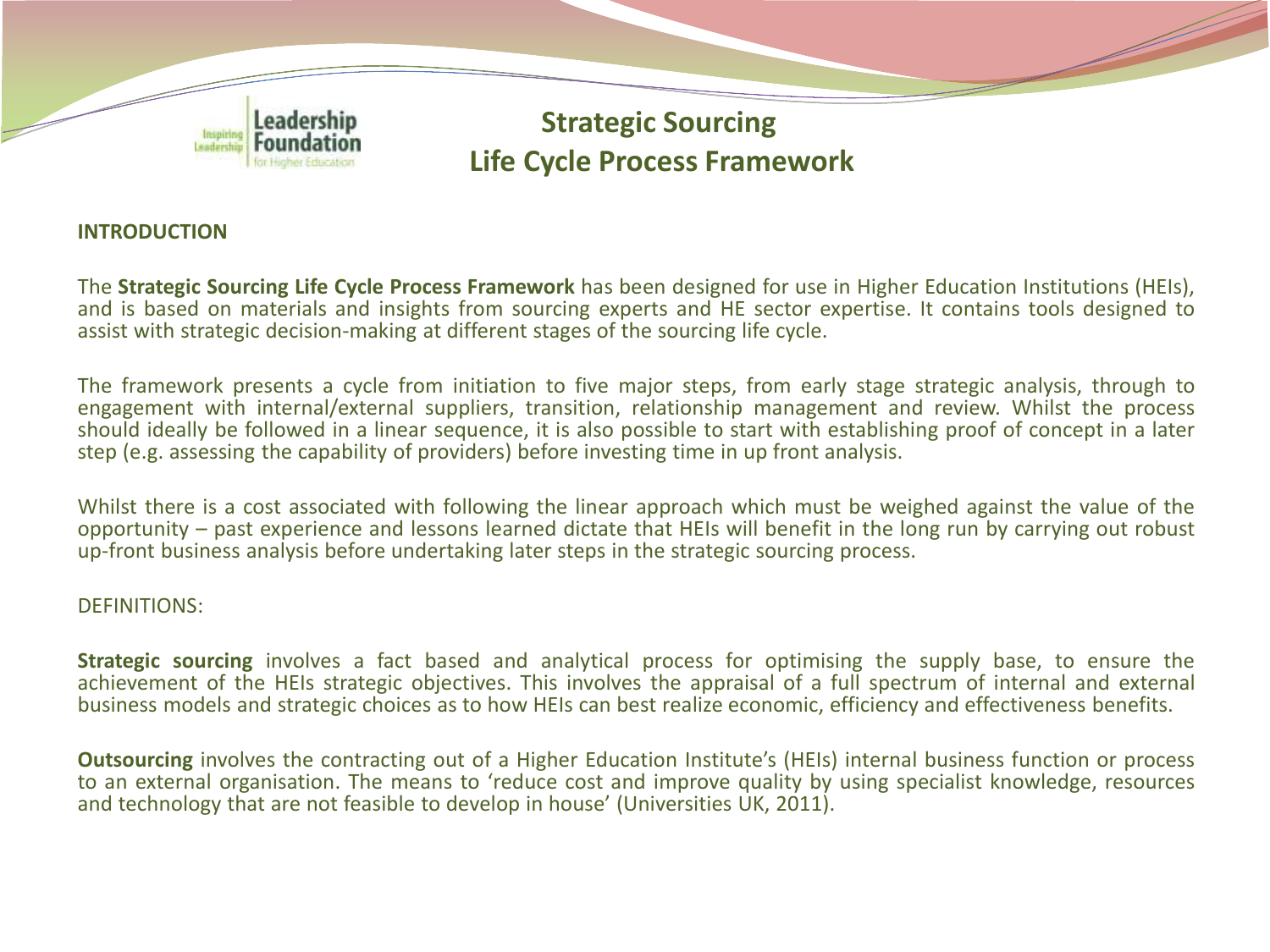

**HEI Tools & Guidance** 

**HEI Tools & Guidance** 

# **Strategic Sourcing Life Cycle Process Framework**



HEI Sourcing Decision-Tree